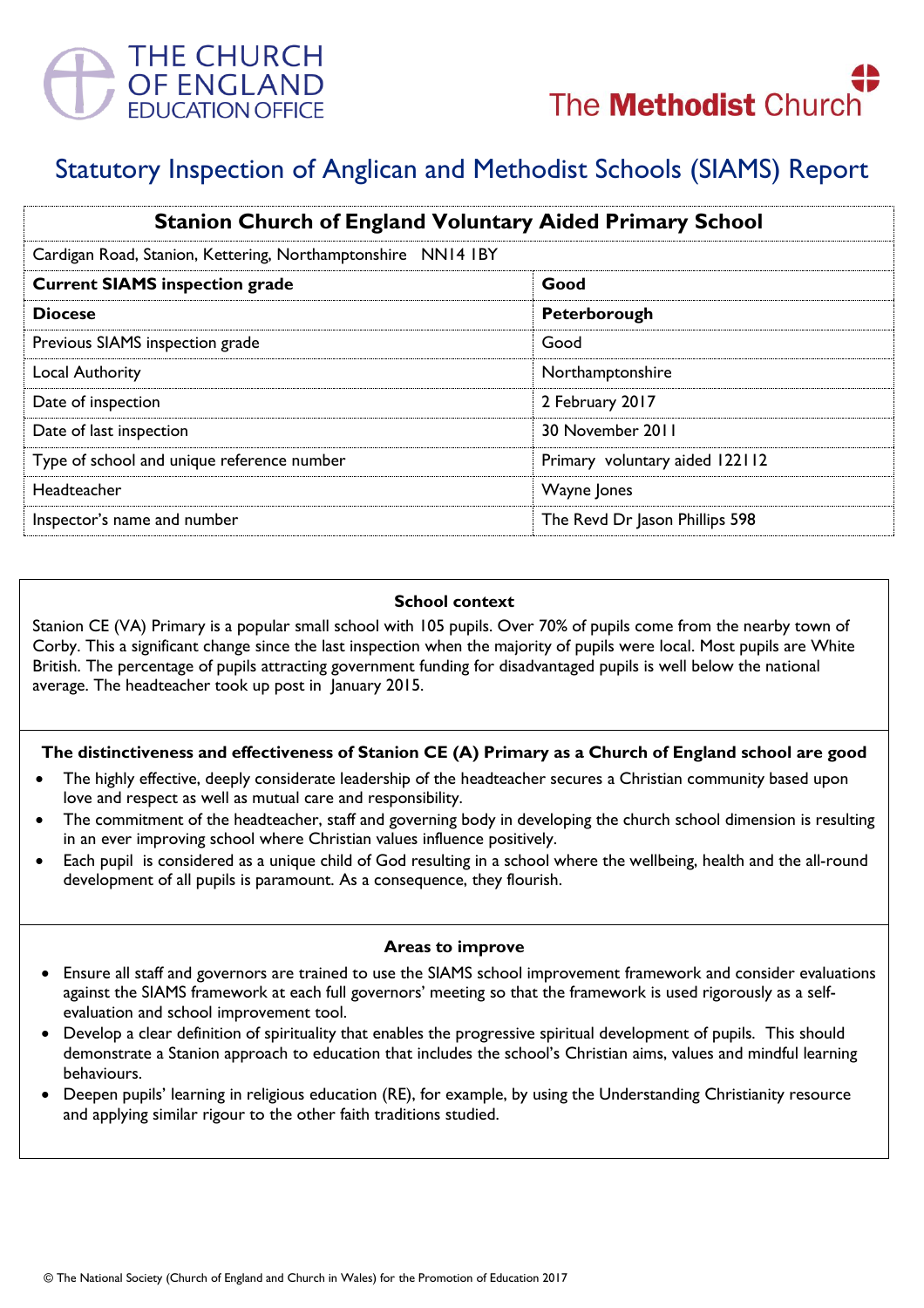**The school, through its distinctive Christian character, is good at meeting the needs of all learners** Stanion CE (VA) Primary is an effective self-improving church school. At the heart of its success is its clear assertion that each pupil is a child of God. Further, it believes that as a Christian community the whole school is called to love the Lord God with heart, mind and soul. These statements of purpose along with the school's Christian values are the foundation for the school's emerging theological way of working. Stanion CE (VA) Primary is increasingly effective as a Christian community because it is based upon a wide range of Christian values, in particular love and respect. These values shape the positive relationships at the school. They influence the school's stated drive to develop the whole child. The headteacher models these Christian values both with passion and humility. This results in a Christian community that is caring and positive and where children and staff are able to flourish. Behaviour and relationships at the school are generally strong. Some pupils are starting to make the connection between their behaviour choices and the Christian values and tradition. For example, one child said, 'We can still care for a person even if we don't like them too much if we follow Jesus' example'. A further illustration of the impact of the Christian values upon pupils' behaviour is their clear respect for and keenness to learn more about diverse faiths. Respect, love and empathy are promoted through charitable endeavours such as support for the Corby foodbank. Pupils' spiritual, moral, social and cultural (SMSC) development is good due to the school's ethos, its wide curricular and extra-curricular activities, for example, Spanish and musical provision, through RE and through collective worship. However, despite much effective provision, the school has not yet developed a clear understanding of spiritual development. Further, it does not have a progressive framework to develop pupils spiritually or to prosper Christian spirituality and mindful learning behaviours through its values in a joined up way. Sometimes the broadness of the provision limits clarity and depth. These are key reasons the school is not yet outstanding at meeting the needs of all learners through its distinctive character. Standards at the school continue to be maintained because teaching is good. Arising from the school's Christian care and commitment to developing each child's God-given talents, standards since the last inspection have been at least in line with national expectations by the end of key stage 2. However, some more able pupils have not always achieved their targets. RE contributes well to the distinctiveness of this church school through developing respect and an awareness of multicultural issues, for example by participating in the Bedford multi-faith day and links with a school in the Gambia. Through its Christian approach to attendance and exclusion, attendance is above the national average. This shows also that pupils enjoy their school and are rightly proud of it. The school demonstrates that it is proud of its Christian ethos through celebrating this clearly in the environment, documentation and the school website.

## **The impact of collective worship on the school community is good**

Pupils and staff value collective worship as a time to reflect and pause and to be together in the presence of God. One child said joyfully, 'We always celebrate Jesus in collective worship.' These positive experiences support pupils' growing biblical knowledge and awareness of Jesus and the Trinity, for example, in the story of the wise man building his house upon a rock and the accounts of Pentecost. However, there is little focus on God as creator or the environmental implications of this image of God. Pupils have increasing opportunity to lead collective worship which is developing their appreciation of its purpose. However, the range and creativity of these opportunities is not as broad as it might be. Until recently the leader for collective worship was the headteacher who now supports the new lead effectively. They ensure planning is effective and engage others in the process including the church council of children. Planning develops a range of Christian values through the carefully chosen themes such as Epiphany in which trust was explored. The collective worship leader and governors monitor provision and ensure collective worship continues to improve. The headteacher has an accurate picture of the impact of collective worship. However, the use of the school improvement framework (SIAMS) to make objective evaluations against a standard by staff and governors is at an early stage. This means development is insufficiently focussed against expectations. This is a key reason why collective worship is not yet outstanding. Prayer has been a developmental focus over the last year and is progressing well. As a result, the profile of prayer has been raised significantly and is valued by the children. The prayer stones in the library prayer space are particularly valued by the children because they have opportunity to engage with prayer physically and for their own intentions. For example, children's prayers include one for a grandfather who was ill and another for the children suffering in Aleppo. Pupils and adults value prayer as a spiritual encounter. They are supported and encouraged by classroom prayer stations and the external prayer flags. Children have some awareness of the diversity of Christianity but this is not well developed in provision. Pupils are developing a wider appreciation of worship as a human response to God through the school's links with the local Methodist community and local Sikh representatives, for example. Anglican practice is developing through positive links with St Peter's parish church and its priest and reader. However, some of the local Anglican forms and practices are not utilised fully. The school is pro-active in the use of the church for celebrating key Christian festivals such as Christmas, Easter, Ascension, Pentecost and Candlemas. This is enabling pupils, parents and staff to gain a sense of the seasons of the Christian year. Collective worship is seen as central to the school's focus on developing the whole child as a child of God. Through these positive experiences in collective worship, children and staff of all faiths and none are able to grow spirituality.